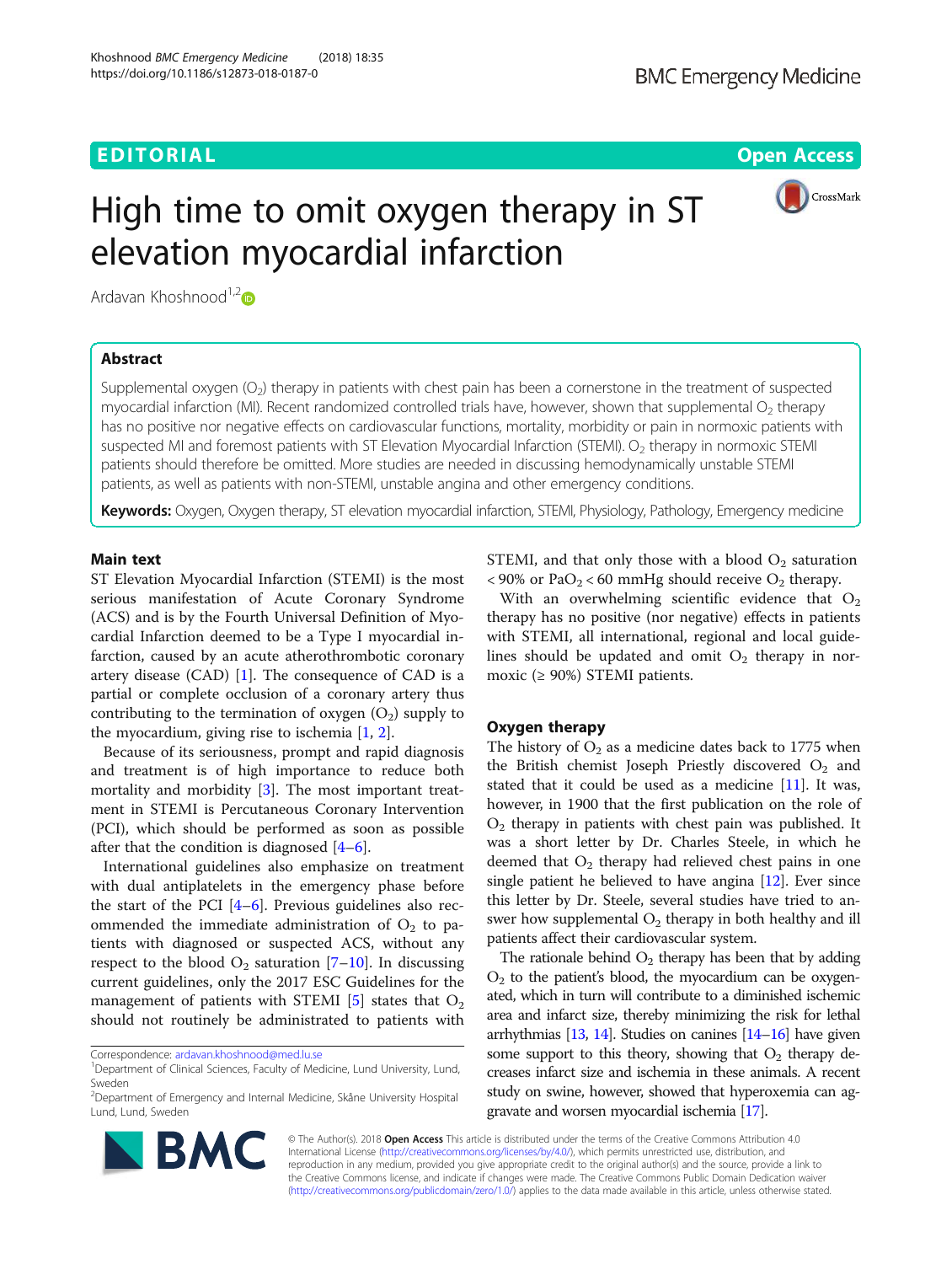In healthy individuals, experimental studies have shown that hyperoxemia because of supplemental  $O_2$ therapy, may contribute to negative cardiovascular effects like a decrease in coronary blood flow, arterial vasoconstriction, diminished cardiac output, an increase in the systemic vascular resistance as well as impaired blood flow to organs and tissues [\[18](#page-4-0)–[26\]](#page-4-0).

In patients with suspected as well as confirmed myocardial infarction, the role of  $O_2$  were for a long time highly inconclusive. Our knowledge gap in this matter was not because of lack of studies, but rather because of the poor methodologies used in these studies. Ever since 1900, several studies have been published on the role of  $O_2$  in patients with chest pain, coronary artery disease, cardiac failure as well as suspected and confirmed myocardial infarction. All of them have unfortunately had serious limitations and have therefore not been able to correctly answer the question of how  $O_2$  therapy affects the cardiovascular system in both healthy patients and patients with myocardial infarction and cardiac failure. The studies have either been case studies or small reports including only a few patients, thus not being generalizable, or small studies [[18](#page-4-0)–[20,](#page-4-0) [27](#page-4-0)–[43\]](#page-4-0). Furthermore, the vast majority of the studies was conducted in the pre-PCI era and even before Troponin was used as an important part in the diagnosis of myocardial infarction.

Because of the above limitations, a Cochrane report from 2013 [\[44](#page-4-0)] called for randomized controlled trials to once for all answer the question about which role supplemental  $\mathrm{O}_2$  therapy should have in patients with chest pain and suspected myocardial infarction. The authors of the report stated that "A definitive randomised controlled trial is urgently required […]."

#### Randomized controlled trials

Before the Cochrane reports call for a definitive randomized controlled trial (RCT) in 2013, there were already four RCTs on the role of supplemental  $O_2$  in patients with myocardial infarction; Rawles et al. from 1976 [\[45](#page-4-0)], Wilson et al. from 1997 [\[42\]](#page-4-0), Ukholkina et al. from 2005 [[46\]](#page-4-0) and Ranchord et al. from 2012 [\[47](#page-4-0)].

The two first studies were conducted in the pre-PCI era. While Wilson et al. [\[42](#page-4-0)] found no significant differences between the patients with myocardial infarction randomized to supplemental  $O_2$  or air, Rawles et al. [[45](#page-4-0)] showed that patients with myocardial infarction receiving supplemental  $O_2$ , had a larger infarct size as measured with serum aspartate aminotransferase.

The study by Ukholkina et al. [[46](#page-4-0)] is the only randomized study showing a positive effect of supplemental  $\mathrm{O}_2$  therapy in patients with myocardial infarction. The study is thus highly biased because of a limited methodology [\[44\]](#page-4-0).

Rancord et al. [\[47\]](#page-4-0) have a sound methodology, and should be considered the first modern RCT on the role

of supplemental  $O_2$  in patients with STEMI. The authors found no significant differences between the two arms (supplemental  $O_2$  vs titrated  $O_2$ ) with regard to infarct size as measured by cardiac Troponin T, as well as cardiac MRI (CMRI) close to one month after inclusion.

After the Cochrane report from, three more RCTs have been published discussing the role of supplemental O<sup>2</sup> therapy in myocardial infarction; the AVOID study [[48,](#page-4-0) [49\]](#page-4-0), the SOCCER study  $[50-53]$  $[50-53]$  $[50-53]$  and the DETO2X study [[54](#page-5-0)–[57](#page-5-0)].

The main publication of the AVOID study was conducted by Stub et al. [\[48](#page-4-0)] in which 441 STEMI patients were randomized to supplemental  $O_2$  therapy or air. Even though the study found no significant difference in infarct size as measured by cardiac Troponin, a subset of the patients undergoing CMRI after six months, showed that those randomized to supplemental  $O_2$  therapy, had a larger infarct size as measured in absolute mass but not in percent of the left ventricle. A sub study [[49\]](#page-4-0) of the AVOID trial showed later that patients randomized to the  $O<sub>2</sub>$  arm, had significantly higher cardiac Troponin rates than those randomized to the air arm.

The SOCCER study was conducted in Sweden by Khoshnood et al. and aimed to evaluate the effects of supplemental  $O_2$  in normoxic first-time STEMI patients accepted for PCI. Patients were randomized to either supplemental  $O_2$  therapy or air. All patients underwent CMRI, while only a subset of patients underwent echocardiography. Their chest pain was scored and assessed prehospital and in-hospital with the Visual Analog Scale (VAS) [\[50](#page-4-0)]. Ninety-four patients underwent CMRI which showed no significant difference between the two arms in discussing infarct size, myocardium at risk and myocardial salvage index [[51\]](#page-4-0). Of the 87 patients undergoing echocardiography, no significant differences could be measured between the two arms in discussing left ventricular ejection fraction and wall motion score index [[52\]](#page-4-0). In a recently published sub study, 111 patients were assessed in regard to chest pain to evaluate the analgesic effect of  $O_2$  therapy. Those randomized to the supplemental  $O_2$  group had significantly higher median VAS and also received significantly higher amounts of morphine. The study could not show that supplemental  $O_2$ diminished chest pain [[53](#page-4-0)].

The DETO2X study was also conducted in Sweden. The main publication by Hofmann et al. included more than 6000 patients and evaluated the one-year-all-cause mortality in normoxic patients with suspected myocardial infarction randomized to supplemental  $O_2$  therapy or ambient air. The study found no significant differences between the two arms in regard to mortality nor morbidity [[55](#page-5-0)]. A sub study on patients with only STEMI ( $n = 2807$ ) did not show any significant differences between the two arms in regard to one-year all-cause mortality, or morbidity like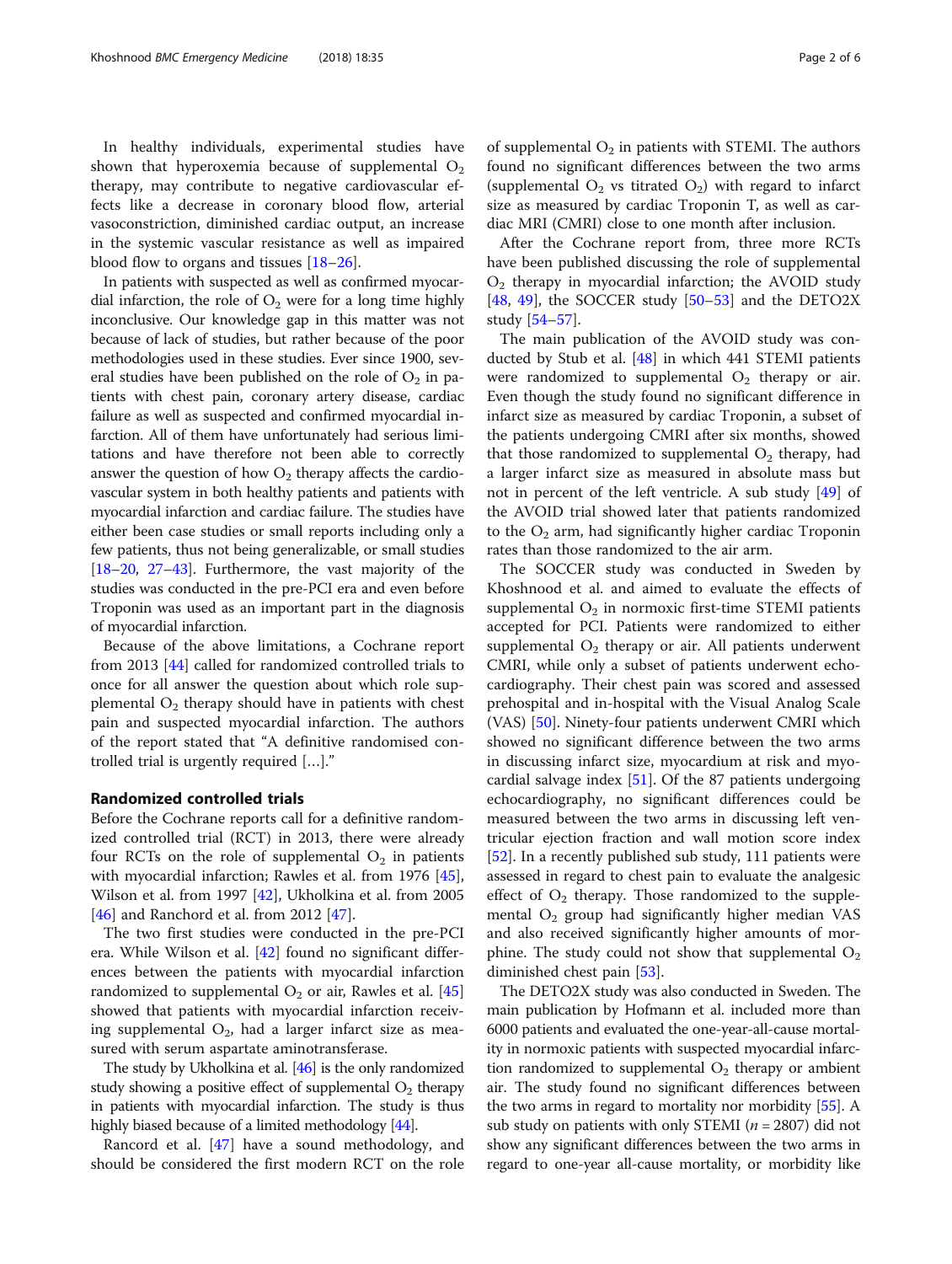<span id="page-2-0"></span>

| <b>Table 1</b> A summary of the randomized controlled trials studying the effects of $O2$ therapy in patients with suspected or confirmed |  |  |  |  |  |  |  |
|-------------------------------------------------------------------------------------------------------------------------------------------|--|--|--|--|--|--|--|
| myocardial infarctions                                                                                                                    |  |  |  |  |  |  |  |

| Author (Year)                     | Study Design                                                                                | Outcome                                                                                                                                                                                                                                                                                           | Limitations                                                                                                                                                                                                                                      |
|-----------------------------------|---------------------------------------------------------------------------------------------|---------------------------------------------------------------------------------------------------------------------------------------------------------------------------------------------------------------------------------------------------------------------------------------------------|--------------------------------------------------------------------------------------------------------------------------------------------------------------------------------------------------------------------------------------------------|
| Rawles et al.<br>$[45]$ (1976)    | Double blind. Inclusion:<br>Suspected MI. Patients<br>randomized to $O_2$ or air.           | IS increased in patients treated with $O2$ as<br>measured by AST. No significant differences<br>were shown between the arms in discussing<br>mortality, malignant arrythmias and use<br>of analgesics.                                                                                            | Only those with suspected MI was included,<br>why it is uncertain how many who in fact did<br>had a MI.<br>The study was conducted pre-PCI era.<br>IS was measured by AST.<br>No description of how the randomization<br>sequence was conducted. |
| Wilson et al.<br>$[42]$ (1997)    | Open label. Inclusion:<br>Confirmed MI.<br>Patients randomized<br>to $O_2$ or air.          | No significant differences were shown between<br>the arms in discussing arrhythmias as well as ST<br>segment changes in the ECG.                                                                                                                                                                  | The study was conducted pre-PCI era.<br>IS was measured by AST.<br>16% of those initially included, fell out and was<br>thus not analyzed in the final analysis cohort.                                                                          |
| Ukholkina et al.<br>$[46]$ (2005) | Open label. Inclusion:<br>Confirmed MI. Patients<br>randomized to $O2$ or air.              | MaR, IS and arrhythmias were significantly lower<br>in the $O2$ group.                                                                                                                                                                                                                            | The randomization process is unclear.<br>Many have been excluded without any discussion.<br>IS was measured by CKMB and through<br>ECG mapping.                                                                                                  |
| Ranchord et al.<br>$[47]$ (2012)  | Open label. Inclusion:<br>STEMI/LBBB. Patients<br>randomized to $O2$ or<br>titrated $O_2$ . | No significant differences between the two arms<br>in discussing IS as measured with cTn and MRI,<br>as well as 30-day mortality.                                                                                                                                                                 | Data is lacking for a considerable amount of the<br>patients in regard to mortality.<br>MRI was performed in a subgroup of patients<br>surviving more than 30 days, thus giving rise to a<br>possible selection bias.                            |
| Stub et al.<br>$[48]$ (2015)      | Open label. Inclusion:<br>STEMI. Patients randomized<br>to $O_2$ or air.                    | Patients in the $O2$ group had a significantly<br>higher mean peak CK but not cTn, increased<br>IS as measured with MRI, and a higher rate of<br>arrythmias as well as recurrent MI.                                                                                                              | CK is not specific for MI.<br>MRI was conducted in only some patients, thus<br>giving rise to a possible selection bias.<br>MRI showed increased IS measured in grams of<br>the LV, but not as a percentage of the LV.                           |
| Nehme et al.<br>$[49]$ (2016)     | Sub study. The main study<br>was conducted by Stub<br>et al. (2015).                        | For every 100 L of $O2$ given to a patient,<br>both cTnI as well as CK, increased with 1.4%<br>and 1.2% respectively.                                                                                                                                                                             | See limitations for Sub et al. (2015).<br>A little over 8% of the patients were excluded<br>since they had no cTnI measurements.                                                                                                                 |
| Khoshnood et al.<br>$[51]$ (2017) | Single blind. Inclusion:<br>STEMI. Patients randomized<br>to $O_2$ or air.                  | No significant differences between the<br>two groups in discussing MSI, MaR and IS.                                                                                                                                                                                                               | MRI was conducted in only some patients, thus<br>giving rise to a possible selection bias.                                                                                                                                                       |
| Khoshnood et al.<br>$[52]$ (2017) | Sub study. The main study<br>was conducted by<br>Khoshnood et al.<br>(2017; ref. 44).       | No significant differences between the groups<br>in discussing WMSI, LVEF as well as NT-proBNP.                                                                                                                                                                                                   | A considerable number of patients were excluded<br>because they, among others, denied participation<br>after that they were initially included. This may be<br>a source of bias.                                                                 |
| Khoshnood et al.<br>$[53]$ (2018) | Sub study. The main<br>study was conducted by<br>Khoshnood et al.<br>(2017; ref. 44).       | Before the randomization, patients in the $O2$<br>group had a significantly higher VAS and also<br>received significantly more morphine.<br>No significant differences between the two<br>groups in regard to VAS at the start of the<br>PCI or median VAS decrease from<br>randomization to PCI. | A considerable amount of the patients missed VAS<br>rates and were therefore excluded. This may be a<br>source of bias.                                                                                                                          |
| Hoffman et al.<br>$[55]$ (2017)   | Open label. Inclusion:<br>Suspected Ml. Patients<br>randomized to $O_2$ or air.             | No significant differences between the groups<br>on all-cause mortality at 1 year.                                                                                                                                                                                                                | The study may have been underpowered.                                                                                                                                                                                                            |
| Hoffman et al.<br>$[56]$ (2018)   | Sub study. The main<br>study was conducted<br>by Hoffman et al. (2017).                     | No significant differences between the groups<br>in discussing all-cause mortality at 1 year,<br>or adverse cardiac events like MI<br>rehospitalization or cardiogenic chock.                                                                                                                     | See limitations for Hoffman et al. (2017).                                                                                                                                                                                                       |
| Sparv et al.<br>$[57]$ (2018)     | Sub study. The main<br>study was conducted<br>by Hoffman et al. (2017).                     | No significant differences between<br>the groups in discussing analgesic effect,<br>or the use of both sedatives and opiates<br>during PCI.                                                                                                                                                       | Some of the included patients received opiates in<br>the ambulance, why it may have decreased pain<br>at the PCI.                                                                                                                                |

AMI Acute Myocardial Infarction, AST Aspartate Transaminase, CK Creatine Kinase, CKMB Creatine kinase-MB, cTn Cardiac Troponin, cTnI Cardiac Troponin I, ECG Electrocardiogram, IS Infarct Size, LBBB Left Bundle Branch Block, LV Left Ventricle, LVEF Left Ventricular Ejection Fraction, MaR Myocardium at Risk, MI Myocardial Infarction, MRI Magnetic Resonance Imaging, MSI Myocardial Salvage Index, O<sub>2</sub> Oxygen, PCI Percutaneous Coronary Intervention, STEMI ST Elevation Myocardial Infarction, VAS Visual Analog Scale, WMSI Wall Motion Score Index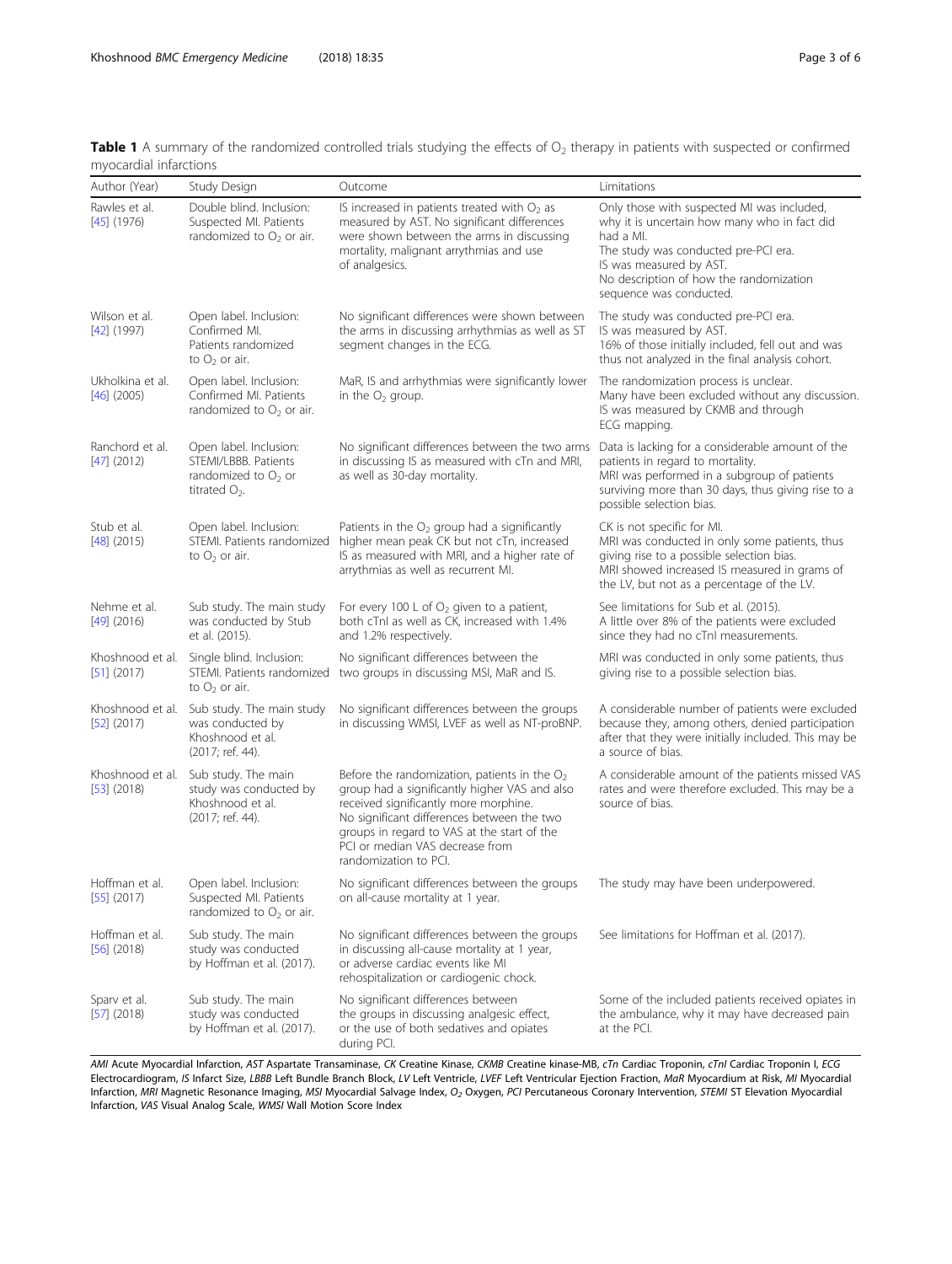<span id="page-3-0"></span>

Fig. 1 Suggestion on how to manage patients with ST Elevation Myocardial Infarction (STEMI) both in a prehospital setting and in-hospital

myocardial infarction and cardiogenic shock [\[56\]](#page-5-0). In a recent published DETO2X sub study by Sparv et al. [\[57\]](#page-5-0) on the analgesic effect of supplemental  $\mathrm{O}_2$  therapy in patients with suspected myocardial infarction, there were no significant differences between the two arms in regard to pain nor the amount of morphine and sedatives received during PCI.

Table [1](#page-2-0) summarizes all the RCTs.

# Omit supplemental  $O<sub>2</sub>$  therapy in STEMI

The above RCTs clearly show that  $O_2$  therapy has so positive nor negative cardiovascular effects, when used in normoxic patients with STEMI both prehospital and in-hospital. Two recent reviews and meta-analysis on the role of supplemental  $\mathrm{O}_2$  therapy in acute myocardial infarction, showed also no benefit of using  $\mathrm{O}_2$  therapy in these patients [[58,](#page-5-0) [59\]](#page-5-0).

In discussing supplemental  $O_2$  therapy in normoxic STEMI patients, the evidences are clear and consistent, why all guidelines must be reformed to state that supplemental  $\mathrm{O}_2$  therapy in these patients should be omitted. It is, however, of high importance to point that patients diagnosed with STEMI, and who have a low blood oxygen saturation, should receive supplemental  $O_2$ . It is the routine use of  $\mathrm{O}_2$  therapy, with no respect to blood oxygen saturation, that should be omitted (Fig. 1). With this said, it is important to point out that the RCTs presented above does also have some limitations as the majority of them have had a small cohort, and the focus have been stable and normoxic STEMI patients. These limitations might reduce the generalizability of the studies. More studies are therefore needed in discussing supplemental  $O_2$  therapy in hemodynamic unstable STEMI patients, patients with non-STEMI as well as unstable angina. This is especiCally of importance since some studies argue that supplemental  $O_2$  therapy administrated to acutely ill patients can be toxic and increase mortality and morbidity [[60,](#page-5-0) [61\]](#page-5-0).

#### Abbreviations

ACS: Acute Coronary Syndrome; CAD: Coronary Artery Disease; CMRI: Cardiac Magnetic Resonance Imaging; MI: Myocardial Infarction; O<sub>2</sub>: Oxygen;

PCI: Percutaneous Coronary Intervention; RCT: Randomized Controlled Trials; STEMI: ST Elevation Myocardial Infarction; VAS: Visual Analog Scale

#### Acknowledgements

Not applicable.

Funding Not applicable.

## Availability of data and materials

Not applicable.

#### Author's contribution

The author read and approved the final manuscript.

#### Authors' information

Dr. Ardavan Khoshnood is a senior resident in Emergency Medicine, and holds a PhD in Clinical Medicine, Emergency Medicine. He is a lecturer at the Medical Faculty at Lund University, and also serves as an Associate Editor for the BMC Emergency Medicine.

#### Ethics approval and consent to participate

Not applicable.

#### Consent for publication

Not applicable.

#### Competing interests

Dr. Khoshnood have authored several articles on the role of supplemental  $O<sub>2</sub>$ therapy in patients with myocardial infarction and STEMI. Dr. Khoshnood is also an Associate Editor at the BMC Emergency Medicine.

#### Publisher's Note

Springer Nature remains neutral with regard to jurisdictional claims in published maps and institutional affiliations.

#### Received: 30 August 2018 Accepted: 11 October 2018 Published online: 20 October 2018

#### References

- 1. Thygesen K, Alpert JS, Jaffe AS, Chaitman BR, Bax JJ, Morrow DA, White HD, Group ESCSD. Fourth universal definition of myocardial infarction (2018). Eur Heart J. 2018:ehy462.
- 2. Heusch G, Gersh BJ. The pathophysiology of acute myocardial infarction and strategies of protection beyond reperfusion: a continual challenge. Eur Heart J. 2017;38(11):774–84.
- 3. Scholz KH, Maier SKG, Maier LS, Lengenfelder B, Jacobshagen C, Jung J, Fleischmann C, Werner GS, Olbrich HG, Ott R, et al. Impact of treatment delay on mortality in ST-segment elevation myocardial infarction (STEMI) patients presenting with and without haemodynamic instability: results from the German prospective, multicentre FITT-STEMI trial. Eur Heart J. 2018;39(13):1065–74.
- 4. O'gara PT, Kushner FG, Ascheim DD, Casey DE, Chung MK, De Lemos JA, Ettinger SM, Fang JC, Fesmire FM, Franklin BA: 2013 ACCF/AHA guideline for the management of ST-elevation myocardial infarction: executive summary: a report of the American College of Cardiology Foundation/American Heart Association task force on practice guidelines. J Am Coll Cardiol 2013, 61(4): 485–510.
- 5. Ibanez B, James S, Agewall S, Antunes MJ, Bucciarelli-Ducci C, Bueno H, Caforio ALP, Crea F, Goudevenos JA, Halvorsen S, et al. 2017 ESC guidelines for the management of acute myocardial infarction in patients presenting with ST-segment elevationThe task force for the management of acute myocardial infarction in patients presenting with ST-segment elevation of the European Society of Cardiology (ESC). Eur Heart J. 2018;39(2):119–77.
- 6. Excellence NIfHaC. Myocardial infarction with ST-segment elevation: acute management. In: NICE guideline (CG167); 2013.
- 7. Arntz H-R, Bossaert L, Filippatos GS. European resuscitation council guidelines for resuscitation 2005. Resuscitation. 2005;67:S87–96.
- 8. Pollack CV Jr, Diercks DB, Roe MT, Peterson ED. 2004 American College of Cardiology/American Heart Association guidelines for the Management of Patients with ST-elevation myocardial infarction: implications for emergency department practice. Ann Emerg Med. 2005;45(4):363–76.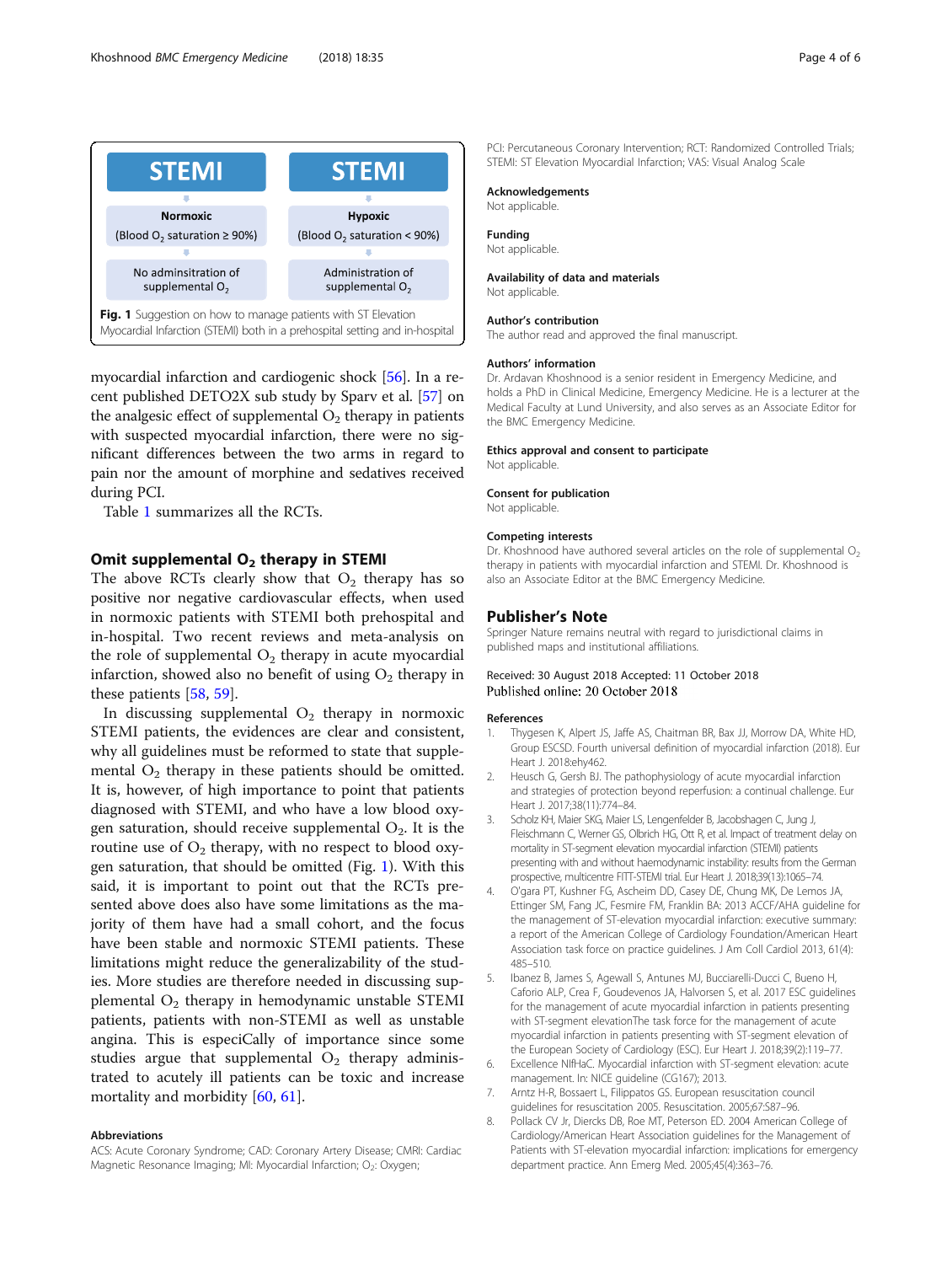- <span id="page-4-0"></span>9. Nolan JP, Deakin CD, Soar J, Böttiger BW, Smith G. European resuscitation council guidelines for resuscitation 2005. Resuscitation. 2005;67:S39–86.
- 10. Anderson JL, Adams CD, Antman EM, Bridges CR, Califf RM, Casey DE, Chavey WE, Fesmire FM, Hochman JS, Levin TN, et al. ACC/AHA 2007 guidelines for the Management of Patients with Unstable Angina/non–STelevation myocardial infarction: a report of the American College of Cardiology/American Heart Association task force on practice guidelines (writing committee to revise the 2002 guidelines for the Management of Patients with Unstable Angina/non–ST-elevation myocardial infarction) developed in collaboration with the American College of Emergency Physicians, the Society for Cardiovascular Angiography and Interventions, and the Society of Thoracic Surgeons endorsed by the American Association of Cardiovascular and Pulmonary Rehabilitation and the Society for Academic Emergency Medicine. J Am Coll Cardiol. 2007;50(7):e1–e157.
- 11. Priestly J. Experiments and observations on different kinds of air, vol. 2. London: St. Paul's Church-Yard; 1775.
- 12. Steele C. Severe angina pectoris relieved by oxygen inhalations. The British Med J. 1900:1568–8.
- 13. Madias J, Hood W Jr. Reduction of precordial ST-segment elevation in patients with anterior myocardial infarction by oxygen breathing. Circulation. 1976;53(3 Suppl):I198.
- 14. Maroko PR, Radvany P, Braunwald E, Hale SL. Reduction of infarct size by oxygen inhalation following acute coronary occlusion. Circulation. 1975;52(3):360–8.
- 15. Sayen J, Sheldon W, Horwitz O, Kuo PT, Peirce G, Zinsser HF, Mead J. Studies of coronary disease in the experimental animal. II. Polarographic determinations of local oxygen availability in the dog's left ventricle during coronary occlusion and pure oxygen breathing. J Clin Invest. 1951;30(9):932–40.
- 16. Kelly RF, Hursey TL, Parrillo JE, Schaer GL. Effect of 100% oxygen administration on infarct size and left ventricular function in a canine model of myocardial infarction and reperfusion. Am Heart J. 1995;130(5):957–65.
- 17. Guensch DP, Fischer K, Shie N, Lebel J, Friedrich MG. Hyperoxia exacerbates myocardial ischemia in the presence of acute coronary artery stenosis in swine. Circ Cardiovasc Interv. 2015;8(10):e002928.
- 18. Milone SD, Newton GE, Parker JD. Hemodynamic and biochemical effects of 100% oxygen breathing in humans. Can J Physiol Pharmacol. 1999;77(2):124–30.
- 19. Waring WS, Thomson AJ, Adwani SH, Rosseel AJ, Potter JF, Webb DJ, Maxwell SR. Cardiovascular effects of acute oxygen administration in healthy adults. J Cardiovasc Pharmacol. 2003;42(2):245–50.
- 20. Rousseau A, Bak Z, Janerot-Sjöberg B, Sjöberg F. Acute hyperoxaemiainduced effects on regional blood flow, oxygen consumption and central circulation in man. Acta Physiol Scand. 2005;183(3):231–40.
- 21. Bergofsky EH, Bertun P. Response of regional circulations to hyperoxia. J Appl Physiol. 1966;21(2):567–72.
- 22. Kenmure AC, Murdoch WR, Hutton I, Cameron AJ. Hemodynamic effects of oxygen at 1 and 2 Ata pressure in healthy subjects. J Appl Physiol. 1972; 32(2):223–6.
- 23. Thomson AJ, Drummond GB, Waring WS, Webb DJ, Maxwell SR. Effects of short-term isocapnic hyperoxia and hypoxia on cardiovascular function. J Appl Physiol. 2006;101(3):809–16.
- 24. Whitehorn W, Edelmann A, Hitchcock FA. The cardiovascular responses to the breathing of 100 per cent oxygen at normal barometric pressure. Am J Physiol-Legacy Content. 1946;146(1):61–5.
- 25. Bodetoft S, Carlsson M, Arheden H, Ekelund U. Effects of oxygen inhalation on cardiac output, coronary blood flow and oxygen delivery in healthy individuals, assessed with MRI. Eur J Emerg Med. 2011;18(1):25–30.
- 26. Eggers G Jr, Paley H, Leonard J, Warren J. Hemodynamic responses to oxygen breathing in man. J Appl Physiol. 1962;17(1):75–9.
- 27. Levy RL, Barach AL. The therapeutic use of oxygen in coronary thrombosis. J Am Med Assoc. 1930;94(18):1363–5.
- 28. EW B. Oxygen in high concentrations for relief of pain: in coronary thrombosis and severe angina pectoris. J Am Med Assoc. 1940;114(16):1512–4.
- 29. HI R, FD R, CF N. One hundred per cent oxygen in the treatment of acute myocardial infarction and severe angina pectoris. J Am Med Assoc. 1950; 144(5):373–5.
- 30. Neill WA. Effects of arterial hypoxemia and hyperoxia on oxygen availability for myocardial metabolism: patients with and without coronary heart disease. Am J Cardiol. 1969;24(2):166–71.
- 31. Haque WA, Boehmer J, Clemson BS, Leuenberger UA, Silber DH, Sinoway LI. Hemodynamic effects of supplemental oxygen administration in congestive heart failure. J Am Coll Cardiol. 1996;27(2):353–7.
- 32. McNulty PH, King N, Scott S, Hartman G, McCann J, Kozak M, Chambers CE, Demers LM, Sinoway LI. Effects of supplemental oxygen administration on coronary blood flow in patients undergoing cardiac catheterization. Am J Phys Heart Circ Phys. 2005;288(3):H1057–62.
- 33. Saadjian A, Paganelli F, Levy S. Hemodynamic response to oxygen Administration in Chronic Heart Failure: role of Chemoreflexes. J Cardiovasc Pharmacol. 1999;33(1):144–50.
- 34. Daly WJ, Behnke RH. Hemodynamic consequences of oxygen breathing in left ventricular failure. Circulation. 1963;27(2):252–6.
- 35. Mak S, Azevedo ER, Liu PP, Newton GE. Effect of hyperoxia on left ventricular function and filling pressures in patients with and without congestive heart failure. Chest. 2001;120(2):467–73.
- 36. Bourassa MG, Campeau L, Bois MA, Rico O. The effects of inhalation of 100 per cent oxygen on myocardial lactate metabolism in coronary heart disease. Am J Cardiol. 1969;24(2):172–7.
- 37. Foster GL, Casten GG, Reeves T, Hurst wSADC. The effects of oxygen breathing in patients with acute myocardial infarction. Cardiovasc Res. 1969;3(2):179–89.
- Ganz W, Donoso R, Marcus H, Swan H. Coronary hemodynamics and myocardial oxygen metabolism during oxygen breathing in patients with and without coronary artery disease. Circulation. 1972;45(4):763–8.
- 39. Kenmure A, Murdoch W, Beattie A, Marshall J, Cameron A. Circulatory and metabolic effects of oxygen in myocardial infarction. Br Med J. 1968;4(5627):360–4.
- 40. Stone GW, Martin JL, de Boer M-J, Margheri M, Bramucci E, Blankenship JC, Metzger DC, Gibbons RJ, Lindsay BS, Weiner BH. Effect of supersaturated oxygen delivery on infarct size after percutaneous coronary intervention in acute myocardial infarction. Circ Cardiovasc Interv. 2009;2(5):366–75.
- 41. Lancaster R, McNicol M. Oxygen therapy in myocardial infarction. Postgrad Med J. 1967;43(505):706.
- 42. Wilson A, Channer K. Hypoxaemia and supplemental oxygen therapy in the first 24 hours after myocardial infarction: the role of pulse oximetry. J R Coll Physicians Lond. 1997;31(6):657–61.
- 43. Madias JE, Madias NE, Hood WB. Precordial ST-segment mapping. 2. Effects of oxygen inhalation on ischemic injury in patients with acute myocardial infarction. Circulation. 1976;53(3):411–7.
- 44. Cabello JB, Burls A, Emparanza JI, Bayliss S, Quinn T. Oxygen therapy for acute myocardial infarction. The Cochrane database of systematic reviews. 2013;2013(8):CD007160.
- 45. Rawles J, Kenmure A. Controlled trial of oxygen in uncomplicated myocardial infarction. Br Med J. 1976;1(6018):1121–3.
- 46. Ukholkina GBKI, Kuchkina NV, Grendo EP, Gofman I. Oxygen therapy in combination with endovascular reperfusion during the first hours of acute myocardial infarction: clinical and laboratory findings. Int J Interv Cardioangiology. 2005;9:45–51.
- 47. Ranchord AM, Argyle R, Beynon R, Perrin K, Sharma V, Weatherall M, Simmonds M, Heatlie G, Brooks N, Beasley R. High-concentration versus titrated oxygen therapy in ST-elevation myocardial infarction: a pilot randomized controlled trial. Am Heart J. 2012;163(2):168–75.
- 48. Stub D, Smith K, Bernard S, Nehme Z, Stephenson M, Bray JE, Cameron P, Barger B, Ellims AH, Taylor AJ: Air versus oxygen in ST-segment elevation myocardial infarction. Circulation 2015:CIRCULATIONAHA. 114.014494.
- 49. Nehme Z, Stub D, Bernard S, Stephenson M, Bray JE, Cameron P, Meredith IT, Barger B, Ellims AH, Taylor AJ. Effect of supplemental oxygen exposure on myocardial injury in ST-elevation myocardial infarction. Heart. 2016; heartjnl-2015-308636.
- 50. Khoshnood A, Carlsson M, Akbarzadeh M, Bhiladvala P, Roijer A, Bodetoft S, Höglund P, Zughaft D, Todorova L, Erlinge D. The effects of oxygen therapy on myocardial salvage in ST elevation myocardial infarction treated with acute percutaneous coronary intervention: the supplemental oxygen in catheterized coronary emergency reperfusion (SOCCER) study. Cardiology. 2015;132(1):16–21.
- 51. Khoshnood A, Carlsson M, Akbarzadeh M, Bhiladvala P, Roijer A, Nordlund D, Höglund P, Zughaft D, Todorova L, Mokhtari A. Effect of oxygen therapy on myocardial salvage in ST elevation myocardial infarction: the randomized SOCCER trial. Eur J Emerg Med. 2018;25(2):78–84.
- 52. Khoshnood A, Akbarzadeh M, Roijer A, Meurling C, Carlsson M, Bhiladvala P, Höglund P, Sparv D, Todorova L, Mokhtari A. Effects of oxygen therapy on wall-motion score index in patients with ST elevation myocardial infarction—the randomized SOCCER trial. Echocardiography. 2017;34(8):1130–7.
- 53. Khoshnood A, Akbarzadeh M, Carlsson M, Sparv D, Bhiladvala P, Mokhtari A, Erlinge D, Ekelund U. Effect of oxygen therapy on chest pain in patients